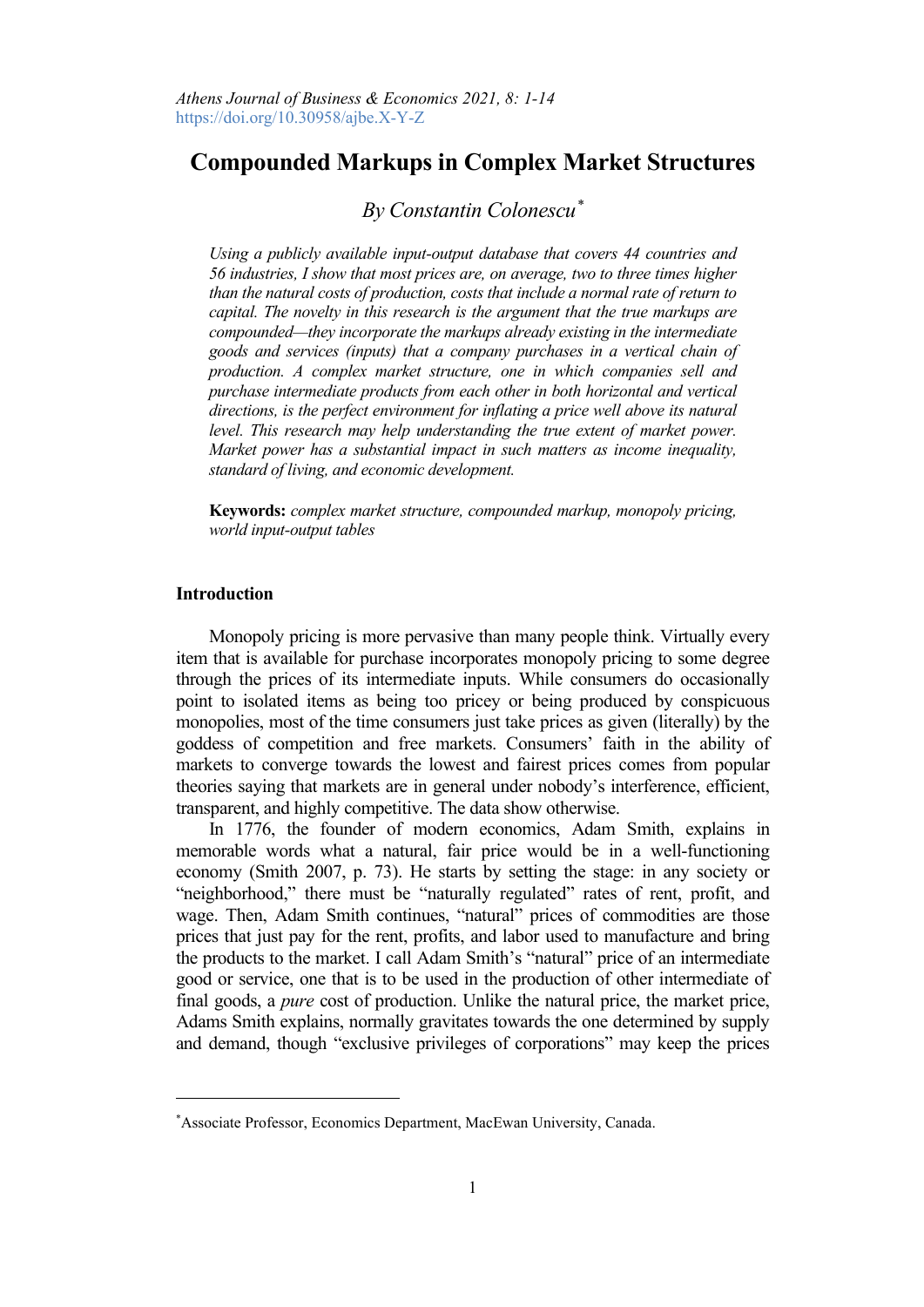above the natural rate for a long time ("for ages together," in Adam Smith's language).

Adam Smith's insight into the works of the free market appears, though, to have been lost when Alfred Marshall inflicted scientific rigor upon it, stripping it of much of its real-life flavor (Marshall 1893). Perfect competition (demand and supply) models originating in Marshall's work are very elegant and easy to grasp, but of little relevance in reality because most markets are not even remotely as assumed by such models. The success of these models is most likely owed to their formal perfection and apparent simplicity. Using world input-output data, I show that *compounded*, or true price markups are substantially higher than the conventional ones in all industries, being magnified by the flow of intermediate products down the vertical chain of production, each new transaction in intermediate goods adding an extra layer of markup.

The paper is organized as follows: the next section demonstrates compounded markups in two stylized, very simple examples. The Methodology section gives the theoretical framework for determining conventional markups when sectorlevel data are available and establishes a formula for compounded markups in input-output data. Data section describes the world input-output datasets used in this paper. Results section shows the calculations and discusses the results. Last section concludes and suggests possible generalizations of complex market structure models. Appendix A gives a simple theoretical framework to show that compounded markups must be greater than the conventional ones. Appendix B extends the idea of markup compounding to a purely vertical market structure.

## **Two Simple, Hypothetical Examples of Markup Compounding**

#### *A Two-Sector, Vertical Market Example*

The simplest example of a *complex market structure* would only involve one final sector and one input (an intermediate product). Suppose the natural, economic cost of producing the input is \$5 but it sells for \$6, such that its markup is  $6/5 =$ 1.2. Suppose the final product uses the \$6 input, plus some \$4 value added, so that its *conventional* cost of production is  $6 + 4 = $10$ , and it sells for \$11, so its conventional markup is 1.1. The *compounded* markup of the final good, though, is equal to the final price divided by the sum of all the natural, or pure costs incurred in all stages of the vertical production chain:  $\mu'_f = 11/(5 + 4) = 1.2$ , which is greater than its conventional counterpart,  $\mu_f = 1.1$ . The same result can be obtained when pure costs are not known, but the conventional markups are known; all we need to do to retrieve the pure costs is to divide the selling prices by the conventional markups of the intermediate and the final products, as shown in the next hypothetical example. Appendix A gives a more general proof that the compounded markup of the final product must be greater than the conventional one,  $\mu'_f > \mu_f$ .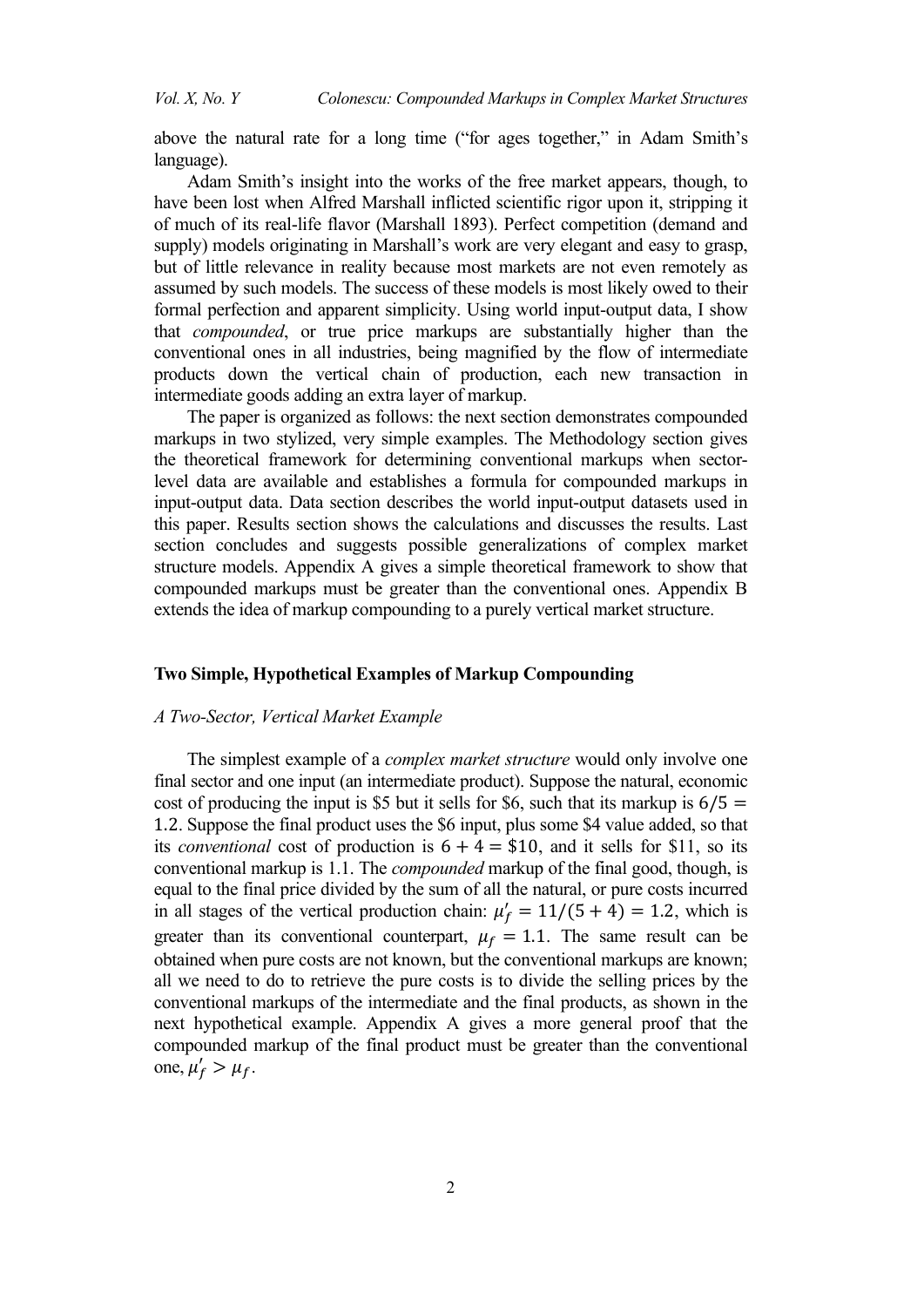#### *The Simplest Input-Output Economy (A Hypothetical Example)*

A second, more involved, example simulates an input-output table and explains the calculations of the compounded markup. As I have mentioned, a *complex market structure* involves an intricate network of transactions in intermediate goods and services leading to the production of a final product (see also Colonescu 2021). To better understand the method of markup compounding, let us consider the hypothetical input-output matrix presented in Table 1. I denote the two industrial sectors by *S1* and *S2*; *VA* is value added, *mu* is the conventional markup of each sector, and *MU* is the calculated compounded markup.

A value in Table 1, say the 0.4 in the first row, indicates that sector *S1* sells intermediate inputs to sector *S2* that will make for a share of 0.4 in the total cost of sector *S2*'s output. Thus, the entries in the table (except the *mu* and *MU* columns) are shares of intermediate inputs moving from the row-heading sectors into the column-heading sectors. Companies may purchase inputs from their own sector, inputs that will be subject to the same-sector markup.

| <b>Sector</b> |     | $\sim$<br>◡ | mu  | MU  |
|---------------|-----|-------------|-----|-----|
| $\sim$<br>◡   | ∪.⊃ | U.4         |     | ر ک |
| $\sim$<br>←∠  | ∪.∪ | v.i         |     | 1.V |
|               | ∪.∠ | ∪.∪         | 1.V | 1.V |

**Table 1.** *An Example of an Input-Output Table with Value Added and Markups*

The sum of the shares, including the value added, must equal 1 in each column. This observation helps us determine the value added, when it is not known, as the difference between 1 and the sum of the intermediate input shares. I assume the markup (price over marginal cost) for value added is equal to 1—no markup. (The value added comes, for instance, from the contributions of labor and capital, priced at their natural rates.)

Each input in the table consists of two unobservable parts: a *pure*, or *natural* price, and a (conventional) markup. Once the markup is determined in separate calculations, the natural part can be determined as the share shown in the table over the respective sector's markup. For instance, sector 1's *compounded* markup is calculated as the market value of the output, which is equal to  $\mu_{S1} \times 1$ , over the sum of all the *natural* prices of the inputs. Equation (1) gives the calculation for sector 1. The resulting value of 2.45 for the compounded markup exceeds sector 1's conventional markup of 1.9.

$$
\mu_1' = \frac{1.9 \times 1}{(.3/1.9 + .5/1.2 + .2/1.0)} = 2.45
$$
 (1)

The purpose of this paper is to show that  $\mu' > \mu$  is a general result. The observation that the compounded markup is greater than the conventional one may seem trivial, but, to my knowledge, it was never subjected to empirical investigation, nor quantified; moreover, with the rare exception of the double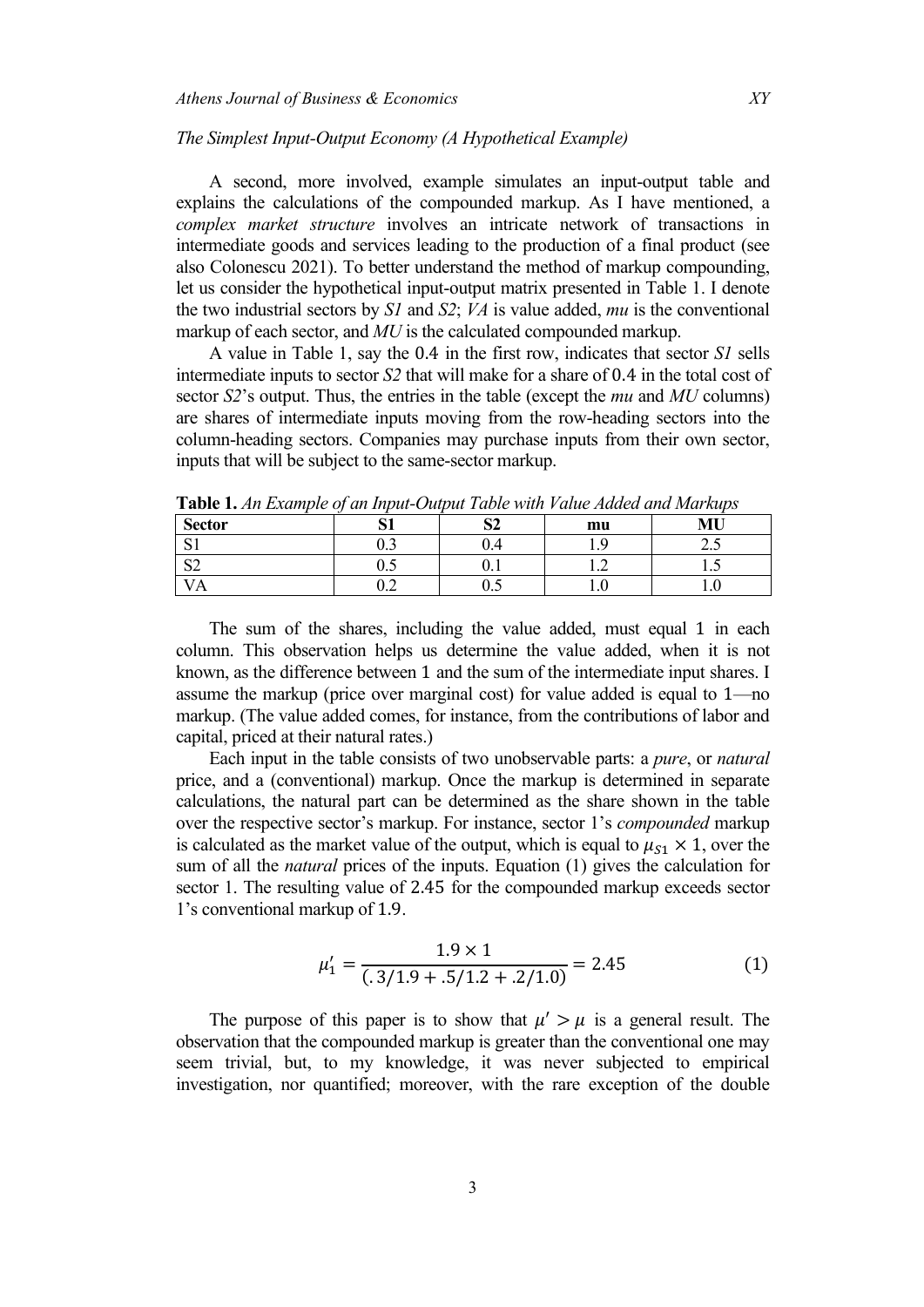marginalization theory in industrial economics, this market feature is never mentioned.

#### **Method**

The first part of the method is not new, but it is necessary for my purpose, so I briefly explain it here. The method serves at calculating industry-level, or *conventional* markups, where the marginal cost consists of the sum of the prices a company pays to purchase the intermediate products it needs, plus the rent it pays to use the machinery, plus wages. The key part at this point is that the intermediate products already contain a markup charged by upstream sectors; the upstream markups are "laundered" in the downstream sectors and incorporated in legitimate costs; in other words, the costs in the current sector already contain markups originating in upstream sectors. Conventional markup calculations disregard these hidden markups.

The second part of my method adds up all the conventional markups incorporated in a final-use commodity. Adding up, however, is a misnomer, because vertical supply chains do not add up, but multiply, or compound, successive markups (see also Appendix B).

## *A Theory of Conventional Markups*

## The Cost-Minimization Problem

Following an established literature, such as Hall et al. (1986) and De Loecker and Warzynski (2012), I measure the degree of monopoly pricing by markup, defined as the ratio of price over marginal cost and use the *production approach* developed by the same authors. This method assumes that firms minimize costs in the short run by choosing the amounts of some variable inputs, in particular intermediate products they purchase from upstream sectors. Under this approach, capital is considered fixed, and the production function is homogeneous of degree one (constant returns to scale).

Let us denote the intermediate product used by sector *i* by  $I_i$ , capital by  $K_i$ , and the target amount of output by  $F_i$ ; the price of the intermediate product purchased by sector *i* is  $P_i^l$ . The price of the intermediate product is a price index, and the quantity of the intermediate input is measured by its dollar value. This way, we can aggregate all inputs from all sectors in one variable in firm  $i$ 's cost function. The rental rate of capital in sector *i* is  $P_i^k$ . Given the production function  $F_i(I_i, K_i)$ , the total cost to be minimized is (2) and the Lagrangean function corresponding to the conditional cost minimization problem is (3).

$$
TC_i(I_i, K_i) = P_i^I I_i + P_i^K K_i
$$
\n<sup>(2)</sup>

$$
\mathcal{L}(I_i, K_i, \lambda_i) = P_i^I I_i + P_i^K K_i - \lambda_i [F_i(I_i, K_i) - \bar{F}_i]
$$
\n(3)

With capital being maintained fixed, the only first-order condition of the minimization problem is (4).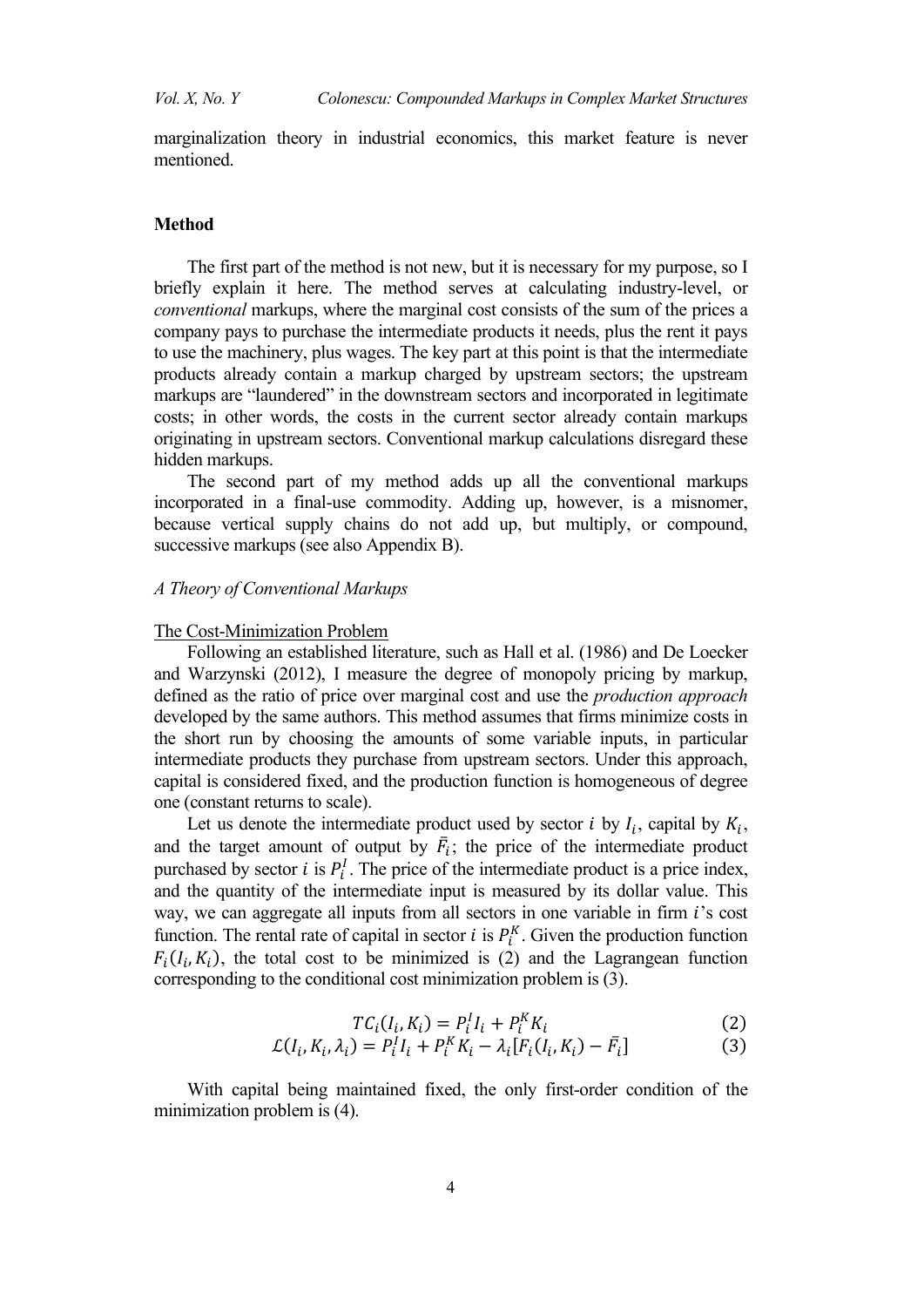*Athens Journal of Business & Economics XY*

$$
P_i^I = \lambda_i \frac{\partial F_i(I_i, K_i)}{\partial I_i} \tag{4}
$$

In the cost-minimization problem, the Lagrangean multiplier,  $\lambda_i$ , can be interpreted as the change in the total cost at its optimum level when the target output increases by an extra unit (the envelope theorem). In other words,  $\lambda_i$  is the marginal cost of production. The next few equations try to find a simpler form for the markup,  $\mu_i$ , by manipulating the first order condition (4). With  $P_i^U$  denoting the price of output of sector  $i$ , equation (4) is equivalent to the following sequence:

$$
\frac{P_i^I}{\lambda_i} = \frac{\partial F_i(I_i, K_i)}{\partial I_i} \frac{I_i}{\overline{F}_i} \frac{\overline{F}_i}{I_i} \frac{P_i^O}{P_i^O}
$$
(5)

$$
\frac{P_i^O}{\lambda_i} = \frac{P_i^O \bar{F}_i}{P_i^I I_i} \times \frac{\partial F(I_i, K_i)}{\partial I_i} \frac{I_i}{\bar{F}_i}
$$
(6)

Let us now introduce the following notations: Call *markup* the ratio of the price of output over marginal cost,  $\mu_i = P_i^0 / \lambda_i$ ; denote the share of input expenditure in the value of output by  $\alpha_i$ , given by the formula  $\alpha_i = P_i^l I_i/(P_i^0 F_i)$ ; finally, denote the elasticity of output with respect to input by  $\theta_i$ , calculated as in the last part of equation (6). With these notations, we can finally write the markup equation for sector  $i$ , as in Hall (1988) and followers, as shown in (7). Relationship (7) gives a compact formula to calculate what I call the *conventional* markup.

$$
\mu_i = \frac{\theta_i}{\alpha_i} \tag{7}
$$

Estimating Output Elasticity

The challenge with the markup described in (7) is to determine  $\theta_i$ , the elasticity of output with respect to input, which can be done by estimating a constant-elasticity production function. The task is, though, complicated by the endogeneity of the input term in the production function: as Rovigatti (2017a) mentions, a productivity shock affects the dependent variable (output), which, in turn, affects the independent variable (input). Successive efforts by Olley and Pakes (1996), Levinsohn and Petrin (2003), Ackerberg et al. (2006), Ackerberg et al. (2015), and Wooldridge (2009) have refined our knowledge in estimating production functions. The underlying idea, put foreword among the first by Olley and Pakes (1996) and subsequently refined by others, is to use a *control* function.

I use here the Olley and Pakes (1996) approach, as described in Rovigatti (2017a). The production function to be estimated has the form in (8), keeping the notations introduced in (2);  $Q$  stands for output and  $A$  stands for total factor productivity,  $A_i = \exp(\alpha_i + \omega_{kt})$ ; *j* denotes sector, *k* denotes country, and *t* denotes year. Each sector works according to the production function (8). The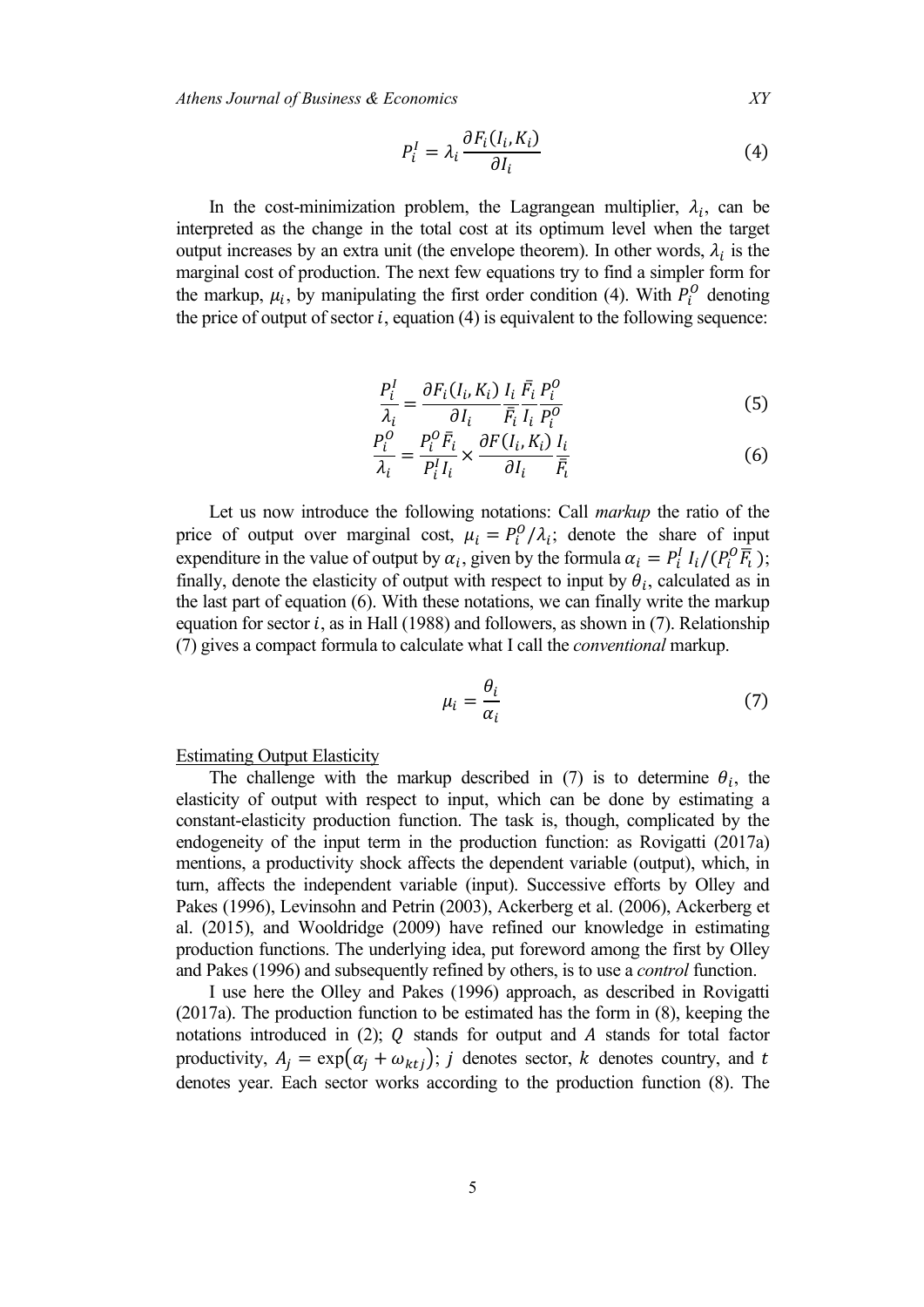production function in logarithmic form is (9), where  $u_{ktj}$  is an identically and independently distributed error term.

$$
Q_{ktj} = A_j I_{ktj}^{\theta_j} K_{ktj}^{\gamma_j}
$$
 (8)

$$
q_{ktj} = \alpha_j + \theta_j i_{ktj} + \gamma_j k_{ktj} + \omega_{ktj} + u_{ktj}
$$
(9)

To estimate (9), Olley and Pakes (1996) propose modeling the state variables in the problem, such as capital and the idiosyncratic error term  $\omega$ , as a polynomial function,  $\Phi(k_{ktj}, g_{ktj})$ , where  $\omega$  has been replaced by a proxy, a known variable,  $g_{ktj}$ . With this, the production function to be estimated becomes (10).

$$
q_{ktj} = \alpha_j + \theta_j i_{ktj} + \Phi(k_{ktj}, g_{ktj}) + u_{ktj}
$$
 (10)

The two stages in estimating (10) involve estimating first the control function,  $\Phi$ , then the parameter of interest,  $\theta_i$ .

#### *Calculating Compounded (Grand) Markups*

Following Miller and Blair (2009), let us use the following notations:  $Z$  is the input-output matrix, where the element  $z_{ij}$  is the dollar value of industry (sector)  $i$ 's output used in production by industry  $j$ .  $X$  is the vector of total output, one element for each industry, measured in dollars. If we divide all elements  $z_{ij}$  by their corresponding total output, we obtain the technical coefficients,  $a_{ij} = z_{ij}/$  $x_i$ . The technical coefficient  $a_{ij}$  represents the value of input coming from industry *i* into industry *j* necessary to produce \$1 worth of output *j*. (This \$1 worth represents the cost-value, not the market value of the final product; it is equal to the sum of all costs of production.)

The value of all inputs used in \$1 worth of sector  $j$ 's output is the sum of all input shares  $a_{ij}$  coming from all sectors *i* into sector *j*, as in equation (11), where  $C_i$  represents the total cost of the intermediate products used in production by sector *j*, and *N* is the number of all sectors. Each input  $a_{ij}$  includes a markup charged by industry  $i$ .

$$
C_j = \sum_{i=1}^{N} a_{ij} \tag{11}
$$

Consumers would like to know how much of this cost is total markup charged by all the sectors providing inputs to sector *j*. Let  $\mu_i$  stand for the markup charged by sector *i* for delivering an intermediate product to sector *j*; I call this the *conventional* markup because it corresponds to the usual definition of markup. Let us denote by  $c_i$  some measure of pure marginal cost in sector *i*'s output, which is the marginal cost striped of any markups charged by upstream industries. Equation (12) gives the relationship among the technical coefficients, pure marginal cost, and the markup ratio.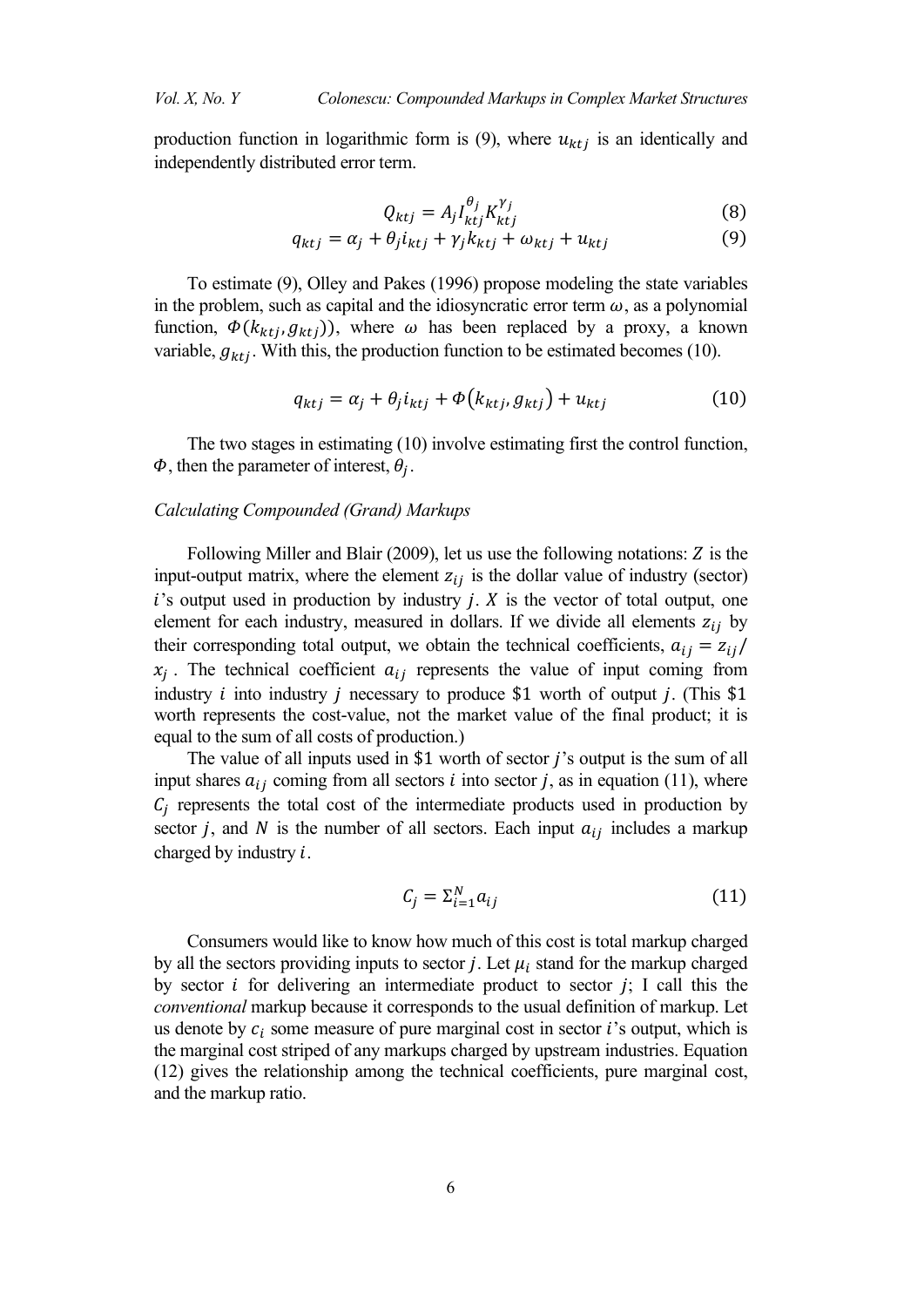*Athens Journal of Business & Economics XY*

$$
a_{ij} = c_{ij}\mu_i; \quad c_{ij} = \frac{a_{ij}}{\mu_i}
$$
 (12)

The total cost of production of the final good  $j$  must include both the cost of inputs  $(11)$  and the value added by sector *j*, and must be equal to 1.

The pure marginal cost of the output of sector  $j$  is equal to the sum of all pure marginal costs of all inputs; the grand markup is denoted by  $\mu'_{j}$ . Equation (13) is the key relationship that allows calculating  $\mu'_j$ , the *grand* markup of sector *j*. Each side in  $(13)$  represents the market value of sector *j*'s output.

$$
\mu'_j \times \text{(pure cost)}_j = \mu_j \times \text{(conventional cost)}_j \tag{13}
$$

The conventional cost in (13) is equal to 1, such that the formula for the grand markup is  $(14)$ .

$$
\mu'_{j} = \frac{\mu_{j}}{\text{(pure cost)}_{j}}\tag{14}
$$

If the value added in the final sector is included in its total cost as just another input, then the compounded markup can be calculated using the remarkably simple equation (15), which is a generalization of equation (1).

$$
\mu'_{j} = \frac{\mu_{j}}{\sum_{i=1}^{N} \frac{a_{ij}}{\mu_{i}}}
$$
\n(15)

The goal of this research is to calculate the grand markups,  $\mu'_{j}$ , for all countrysector entries in the world input-output database (WIOD 2018). While the technical coefficients,  $a_{ij}$ , are easily available through simple operations on the input-output tables, calculating the conventional markup ratios,  $\mu_i$ , given by (16), requires estimating the regression equation  $(10)$ . Equation  $(16)$  is the same as  $(7)$  but written for sector  $j$ .

$$
\mu_j = \frac{\theta_j}{\alpha_j} \tag{16}
$$

#### **Data**

I use the socio-economic accounts part of the world input-output database (WIOD-SEA 2016) for calculating the *conventional* markups,  $\mu_j$ , and the 2009 full input-output table (WIOD 2018) for calculating the compounded markups,  $\mu'_j$ . The database covers 44 countries and 56 industries (sectors). Thus, the inputoutput table is a square matrix, Z, of dimensions  $2\,464 \times 2\,464$ , a matrix with over six million data entries. Each row in the matrix is a country-sector item and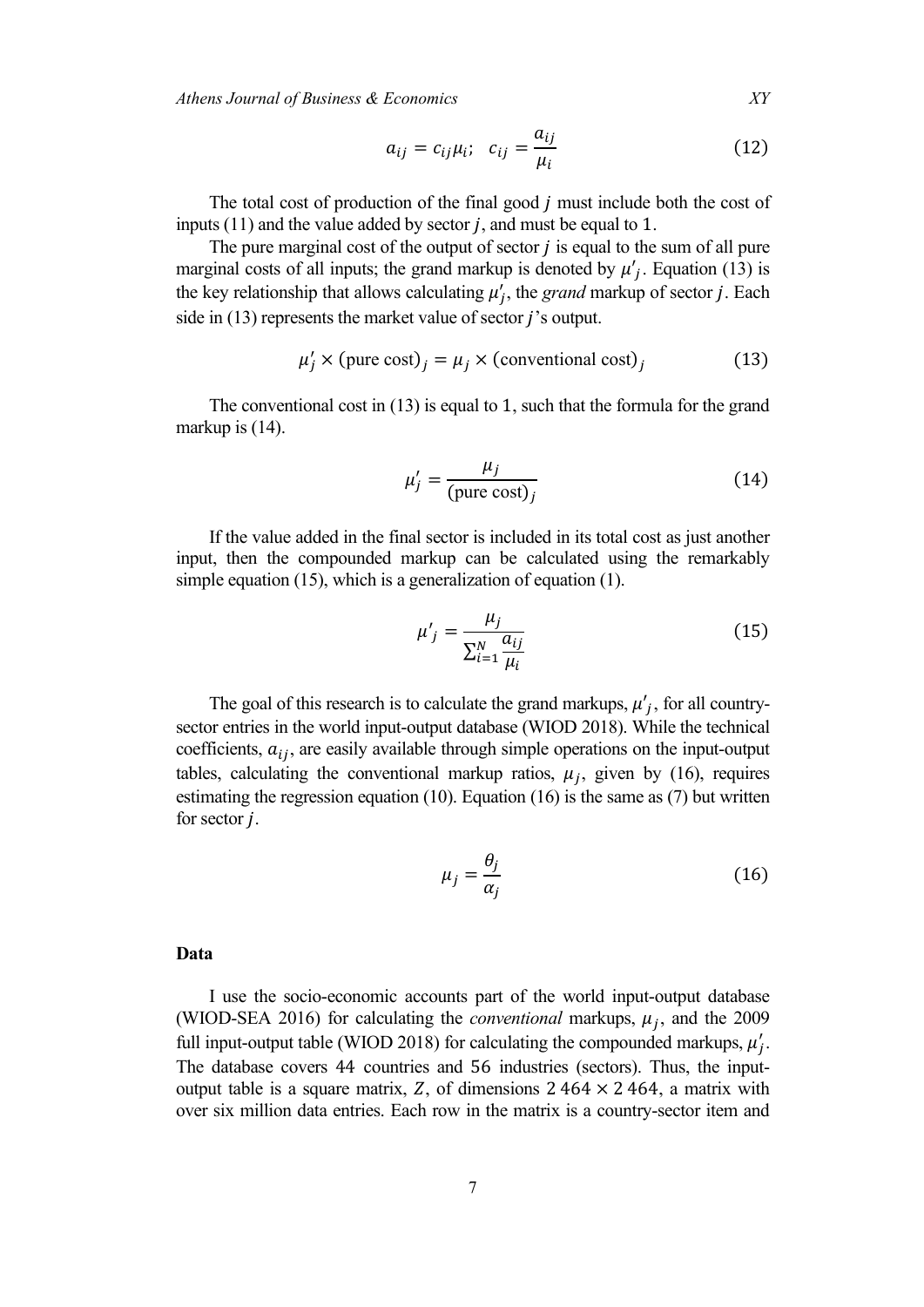has a corresponding column. The  $z_{ij}$  entry in the input-output table is the value of an intermediate product sold by the country-sector  $i$  and purchased by the countrysector  $\dot{\jmath}$  to be used in the final product of the country-sector  $\dot{\jmath}$ . The notations in this part follow Miller and Blair (2009) and the authors of the R package *ioanalysis*, Wade and Sarmiento-Barbieri (2020).

As I have mentioned, each entry in the input-output table represents the dollar value of the respective input. If this value is divided by the value of the final product, the result is the share of the input in output, which is denoted by  $a_{ij}$ ; matrix  $\vec{A}$  is the matrix of all elements  $a_{ij}$ , also called *technical coefficients* in the input-output jargon.

Table 2 provides descriptive statistics for a very small part of matrix *A*, the matrix of technical coefficients. All the elements of this matrix must be less than 1, with many being zero or close to zero, because an industry in a country will only purchase inputs from a relatively small number of the other country-industry entities. The column names in Table 2 stand for *Austria*, followed by a number indicating the industry, according to the *RNr* column in Table 3.

|                  |                  | $\sigma$ , the rectangent cooppering<br>$\sim$ |                  |                  |                  |
|------------------|------------------|------------------------------------------------|------------------|------------------|------------------|
|                  | AUS <sub>1</sub> | AUS <sub>2</sub>                               | AUS <sub>3</sub> | AUS <sub>4</sub> | AUS <sub>5</sub> |
| Number of values | 2464.0           | 2464.0                                         | 2464.0           | 2464.0           | 2464.0           |
| Number of zeros  | 221.00           | 272.00                                         | 234.000          | 230.00           | 235.00           |
| Max              | 0.1839           | 0.0890                                         | 0.0720           | 0.0437           | 0.3011           |
| Range            | 0.1839           | 0.0890                                         | 0.0720           | 0.0437           | 0.3011           |
| Sum              | 0.5554           | 0.3578                                         | 0.3794           | 0.4211           | 0.6992           |
| Mean             | 0.0002           | 0.0001                                         | 0.0002           | 0.0002           | 0.0003           |
| Std. deviation   | 0.0040           | 0.0028                                         | 0.0020           | 0.0018           | 0.0067           |

**Table 2.** *Descriptive Statistics for the Technical Coefficients (Sample)*

| <b>ISIC industry code</b> | <b>Industry description</b>                 |  |
|---------------------------|---------------------------------------------|--|
| AtB                       | Agriculture, hunting, forestry, and fishing |  |
|                           | Mining and quarrying                        |  |
| 15t16                     | Food, beverages, and tobacco                |  |
| 17t18                     | Textiles and textile products               |  |
| 19                        | Leather and footwear                        |  |

**Table 3.** *Industry Descriptions and Codes*

## **Results**

To calculate the conventional markups, I use, first, the function *prodestOP* in the *R* software package *prodest* (Rovigatti 2017b), which estimates the regression equation (10) following the two-stage method by Olley and Pakes (1996). Equation (17) shows the practical version of the theoretical equation (10). The symbols in (17) are chosen to correspond to those in the database; they represent the following variables: *GO\_QI* represents output, *II\_QI* represents intermediate inputs (the adjustable input variable), K\_GFCF represents capital (the state variable), and the ratio *GF\_CF/GFCF\_P* represents investment (the control variable in the two-stage method). Equation (17) is estimated in logarithms. Table 4 shows some descriptive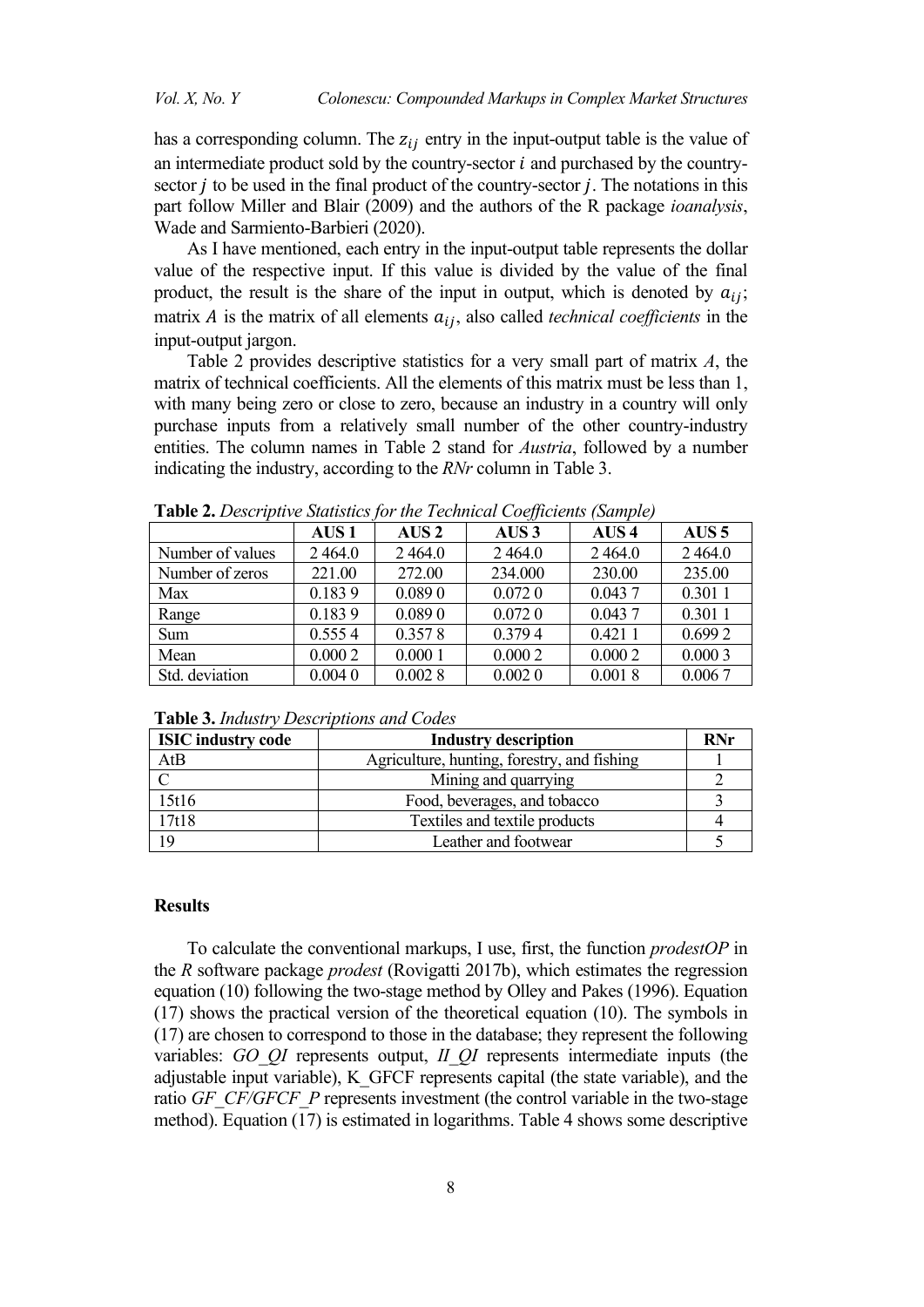statistics of the variables used in (17), as they appear in the database. The values of each variable in the socio-economic part of the database and represented in Table 4 (17) are given for each country-sector observation.

$$
GO_{ktj}
$$
  
=  $\alpha_j + \theta_j II_{\text{-}}QI_{ktj} + \Phi(K_{\text{-}}GFCF_{ktj}, GF_{\text{-}}CF_{ktj}/GFCF_{\text{-}}P_{ktj}) + u_{ktj}$  (17)

| Variable    | <b>Description</b>                  | Nr. val. | <b>Median</b> | Mean      |
|-------------|-------------------------------------|----------|---------------|-----------|
| GO QI       | Gross output, volume indices        | 21 360   | 119           | 145       |
| II OI       | Intermediate inputs, volume indices | 21 015   | 122           | 158       |
| K GFCF      | Real fixed capital stock, mil.      | 20 045   | 15912         | 6 125 139 |
| <b>GFCF</b> | Gross fixed capital formation, mil. | 20415    | 1802          | 538 521   |
| GFCF P      | Price level of GFCF                 | 20 008   | 110           | 313       |

**Table 4.** *WIOD-SEA: Descriptive Statistics of Selected Variables*

Now that we have the estimated values of  $\theta$  for each sector, we use (16) to calculate the conventional markups at country-sector level, and, with these, the *compounded* markups (15). For one country-sector observation, the sum in the denominator of (15) extends over all inputs coming from all other countries and sectors; value added is included in this sum as just another input. Table 5 shows a sample of the compounded markups by sectors, averaged over all countries.

|                                               | Compounded | <b>Conventional</b> |
|-----------------------------------------------|------------|---------------------|
| <b>Sector description</b>                     | markup     | markup              |
| Real estate activities                        | 3.16       | 2.31                |
| Financial intermediation                      | 3.19       | 2.15                |
| Education                                     | 4.22       | 2.08                |
| Renting of m&eq and other business activities | 1.28       | 1.94                |
| Inland transport                              | 2.13       | 1.63                |
| Mining and quarrying                          | 4.38       | 1.51                |
| Health and social work                        | 2.08       | 1.43                |
| Air transport                                 | 5.42       | 1.41                |
| Rubber and plastics                           | 3.58       | 1.37                |
| Water transport                               | 4.60       | 1.36                |

**Table 5.** *Average Compounded and Conventional Markups by Sector (Sample)*

The values of the compounded markups in Table 5 are high but plausible, considering they accumulate all markups in all intermediate inputs. In rare instances, the calculations yield conventional markups greater than the compounded ones, as one of the entries in Table 5 appears. This anomaly may be generated by measurement errors and missing data; some of the missing data have been imputed, which also introduces measurement errors. A small number of observations giving obviously erroneous results, such as negative markups or extremely high values have been eliminated. I estimate that such cases make for less than ten percent of all observations.

Even understanding the nature of the compounded markups, many of us will be, probably, surprised by their magnitudes. A large compounded markup may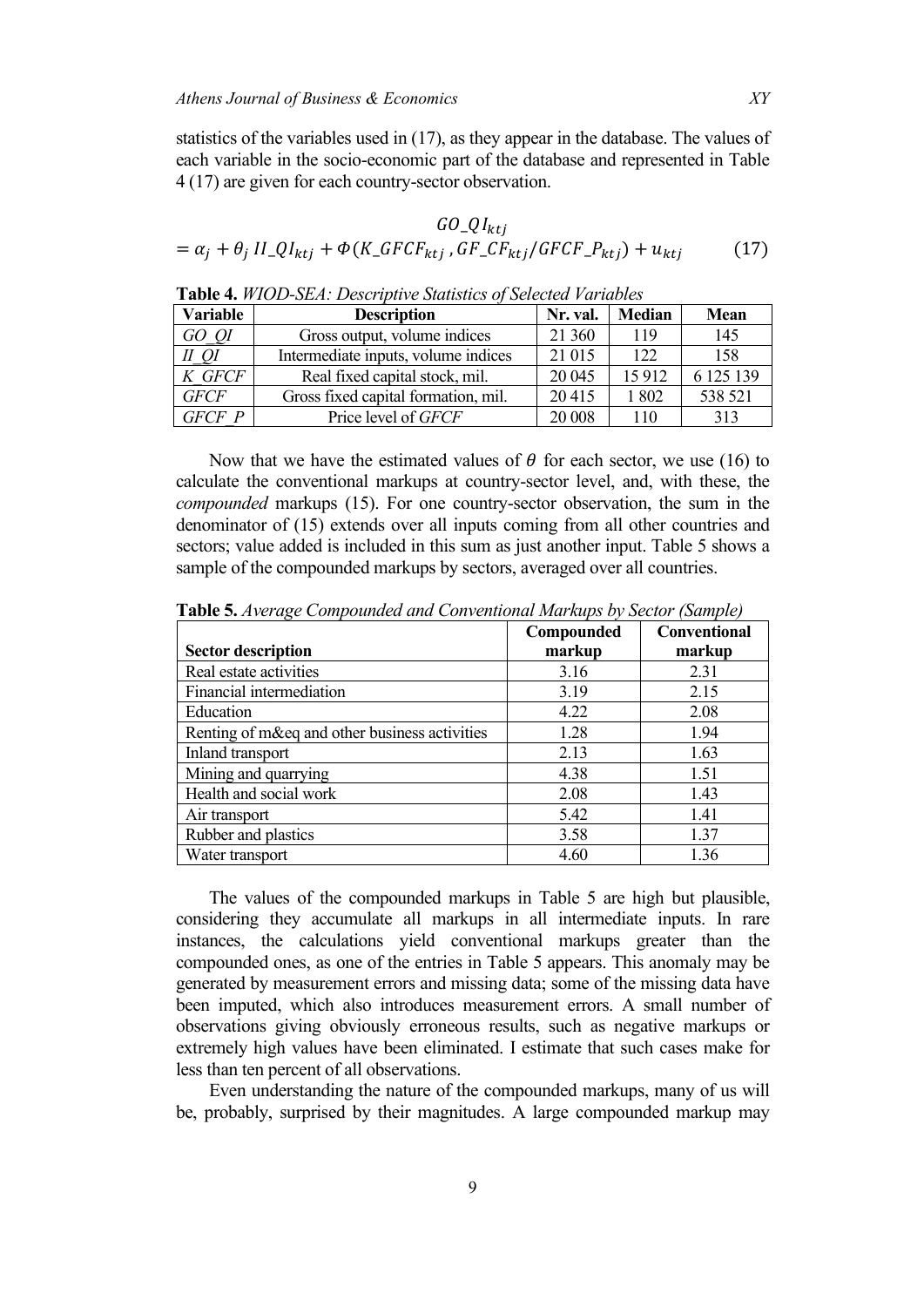not, however, reflect a high conventional markup in the concerned final-good sector, but it may indicate high-markup inputs in the vertical supply chain leading to the respective final-good sector. Table 6 shows a sample of grand (compounded) markups, averaged by country over all sectors. These are somehow smaller than the sector averages because averages blur large, inter-sector differences.

|                     |                           | Compounded | <b>Conventional</b> |
|---------------------|---------------------------|------------|---------------------|
| <b>Country code</b> | <b>Country name</b>       | markup     | markup              |
| <b>IND</b>          | India                     | 3.05       | 2.01                |
| <b>MEX</b>          | Mexico                    | 3.63       | 1.71                |
| <b>GRC</b>          | Greece                    | 3.63       | 1.71                |
| <b>TWN</b>          | Taiwan, Province of China | 2.27       | 1.56                |
| <b>BRA</b>          | <b>Brazil</b>             | 2.13       | 1.49                |
| <b>LTU</b>          | Lithuania                 | 3.40       | 1.47                |
| <b>EST</b>          | Estonia                   | 3.21       | 1.21                |
| <b>BGR</b>          | Bulgaria                  | 2.92       | 1.20                |
| IRL                 | Ireland                   | 2.86       | 1.20                |
| <b>KOR</b>          | Korea, Republic of        | 1.74       | 1.19                |
| <b>HUN</b>          | Hungary                   | 2.75       | 1.19                |
| CZE                 | Czechia                   | 2.30       | 1.15                |

**Table 6.** *Average Compounded and Conventional Markups by Country (Sample)*

Table 7 shows a comparison between the distributions of the conventional and compounded markups. This table is the key finding of this paper; it shows that the compounded markups are higher than the conventional ones at all quartiles of the distribution. While this result is hardly surprising, the interest is also in the magnitudes of the difference. At the higher end, 25% of the observations show conventional markups greater than 1.52, but compounded markups greater than 3.87; the average conventional markup is 1.44, and the average compounded markup is 3.04.

| <b>Table 1.</b> Comparing the Distributions of Conventional and Compounded Blurmaps |     |             |               |      |              |     |
|-------------------------------------------------------------------------------------|-----|-------------|---------------|------|--------------|-----|
| <b>Markup type</b>                                                                  | Min | $\Omega$ 5% | <b>Median</b> | Mean | $\Omega$ 75% | Max |
| Conventional                                                                        |     |             |               | .44  |              |     |
| Compounded                                                                          |     | .60         | 2.34          | 3.04 | 3.87         | 9.8 |

**Table 7.** *Comparing the Distributions of Conventional and Compounded Markups*

Table 8 shows the result of testing the difference in means between the conventional and the compounded markups. The method is a paired  $t$ -test, and the hypothesis is  $H_0: \bar{\mu} \ge \mu'$ ,  $H_A: \bar{\mu} < \mu'$ , where  $\bar{\mu}$  is the sample mean of the conventional markup and  $\bar{\mu'}$  is the sample mean of the compounded markup. The test supports the alternative hypothesis that the conventional markup is less than the compounded markup.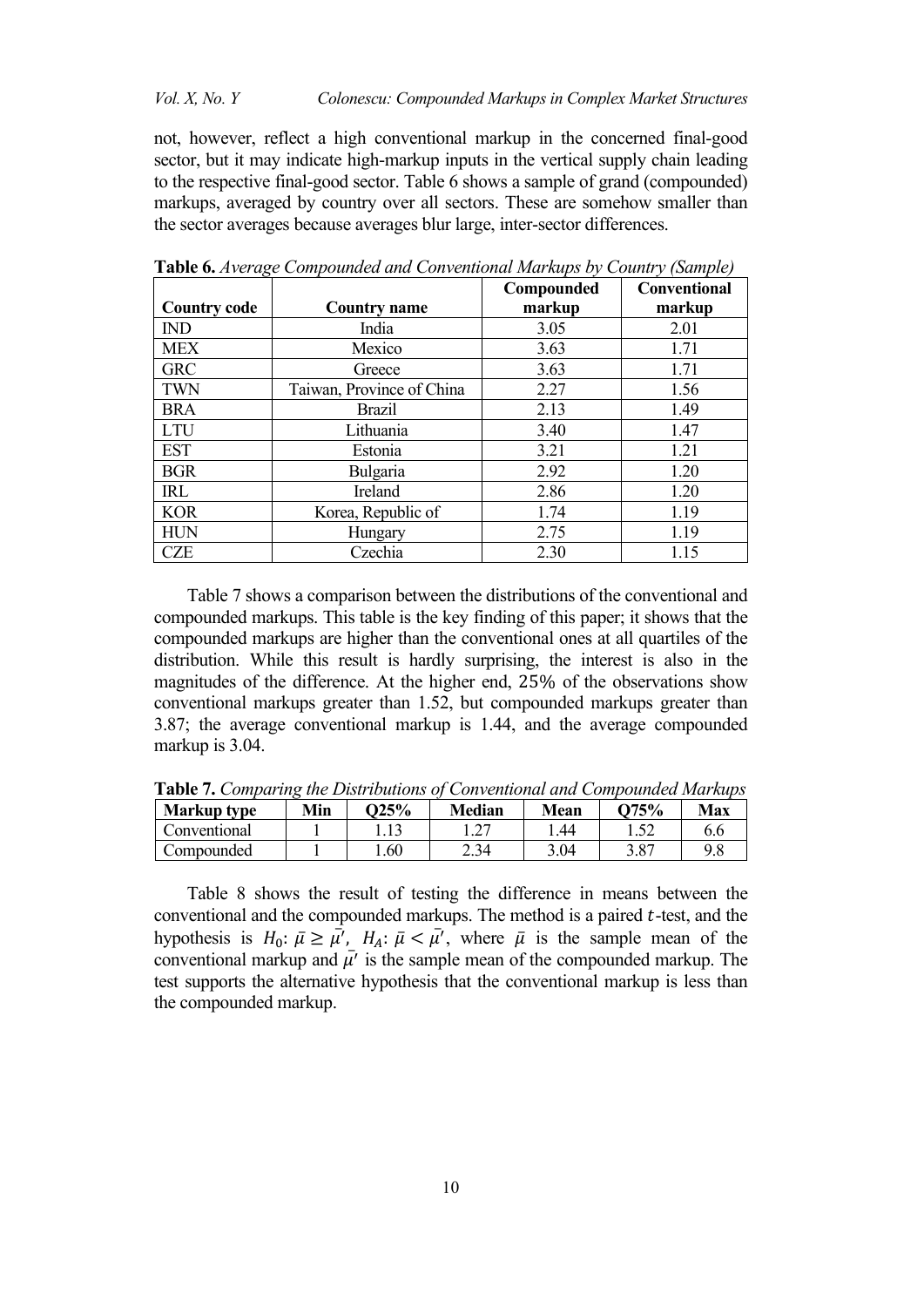**Table 8.** *Test of Difference in Means between the Conventional and the Compounded Markups*

| <b>Estimated difference</b>       | <b>Statistic</b>  | <i>p</i> -Value | <b>Method</b>         | <b>Alternative</b> |
|-----------------------------------|-------------------|-----------------|-----------------------|--------------------|
| $\overline{\phantom{0}}$<br>ن . 1 | $24^{\circ}$<br>- | $0.0\,$         | paired <i>t</i> -test | less               |

## **Conclusion**

A *grand*, or *compounded* markup, defined as the ratio between price and an unobserved, *pure*, marginal cost, is found to be significantly higher than the conventional markup. While the theory suggests that compounded markups are always greater than the conventional ones, real data may occasionally show exceptions from this rule due to errors or measurement, missing data, and errors of data imputation.

The compounded markups calculated in this study are substantially higher than the conventional ones; and yet they must be underestimated, because only one layer of the vertical production chain is included. In reality, there is a multiplying (compounding) effect in markup when intermediate products travel down the vertical production chain. Thus, the analysis in this research is still incomplete. A realistic theory of a complex market structure should paint a complete picture of the full network of intermediate transactions—a challenging task for future research. Appendix B explores a model of a purely vertical production chain. It shows that, in this case as well, the compounded markup of the final-good sector exceeds the conventional markup.

### **References**

- Ackerberg DA, Caves K, Frazer G (2006) *Structural identification of production functions*. MPRA Paper. Munich, Germany: University Library of Munich.
- Ackerberg DA, Caves K, Frazer G (2015) Identification properties of recent production function estimators. *Econometrica* 83(6): 2411–2451.
- Colonescu C (2021) Price markups and upstreamness in world input-output data. *Acta Univ. Sapientiae: Economics and Business* 9(May): 71–85.
- De Loecker J, Warzynski F (2012) Markups and firm-level export status. *The American Economic Review* 102(6): 2437–2471.
- Hall RE (1988) The relation between price and marginal cost in U.S. industry. *Journal of Political Economy* 96(5): 921–947.
- Hall RE, Blanchard OJ, Hubbard GR (1986) Market structure and macroeconomic fluctuations. *Brookings Papers on Economic Activity* 1986(2): 285–338.
- Levinsohn J, Petrin A (2003) Estimating production functions using inputs to control for unobservables. *Review of Economic Studies* 70(2): 317–341.

Marshall A (1893) *Principles of economics*. 3rd Edition. McMillan & Co.

- Miller RE, Blair PD (2009) *Input-output analysis: foundations and extensions*. 2nd Edition. Cambridge University Press.
- Olley GS, Pakes A (1996) The dynamics of productivity in the telecommunications equipment industry. *Econometrica* 64(6): 1263–1297.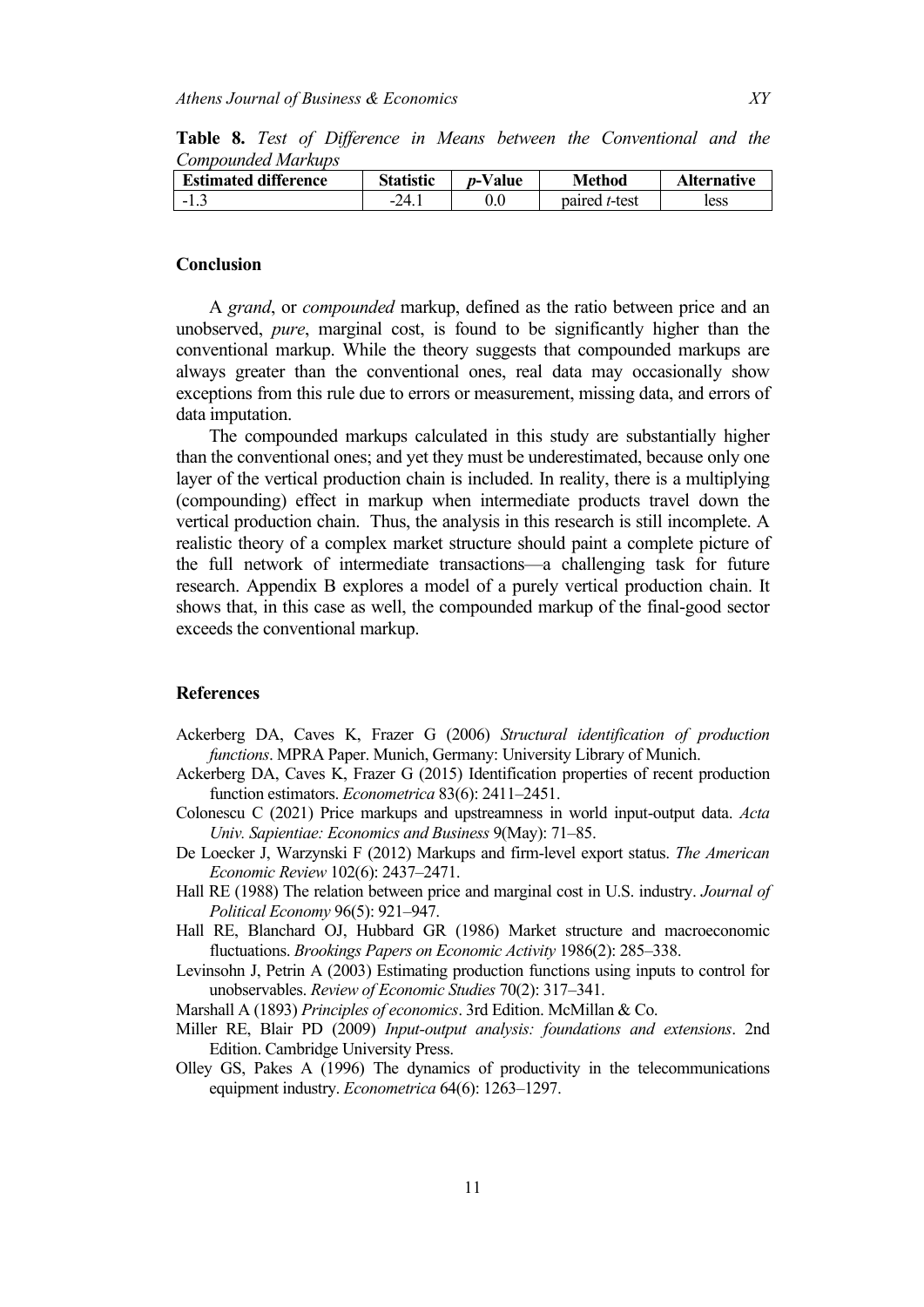- Rovigatti G (2017a) Production function estimation in R: the *prodest* package. *Journal of Open Source Software* 2(18): 371.
- Rovigatti G (2017b) Production function estimation in R: the *prodest* package. Working Paper. Chicago, USA: University of Chicago.
- Smith A (2007) *An Inquiry into the nature and causes of the wealth of nations*. S.M. Soares. MetaLibri Digital library.
- Wade J, Sarmiento-Barbieri I (2020) *Ioanalysis: input-output analysis*. Retrieved from: https:// CRAN.R-project.org/package=ioanalysis. [Accessed 22 November 2021]

WIOD (2018) *World input-output database*. The Netherlands: University of Groningen.

- WIOD-SEA (2016) *World input-output database, socio-economic accounts*. The Netherlands: University of Groningen.
- Wooldridge JM (2009) On estimating firm-level production functions using proxy variables to control for unobservables. *Economics Letters* 104(3): 112–114.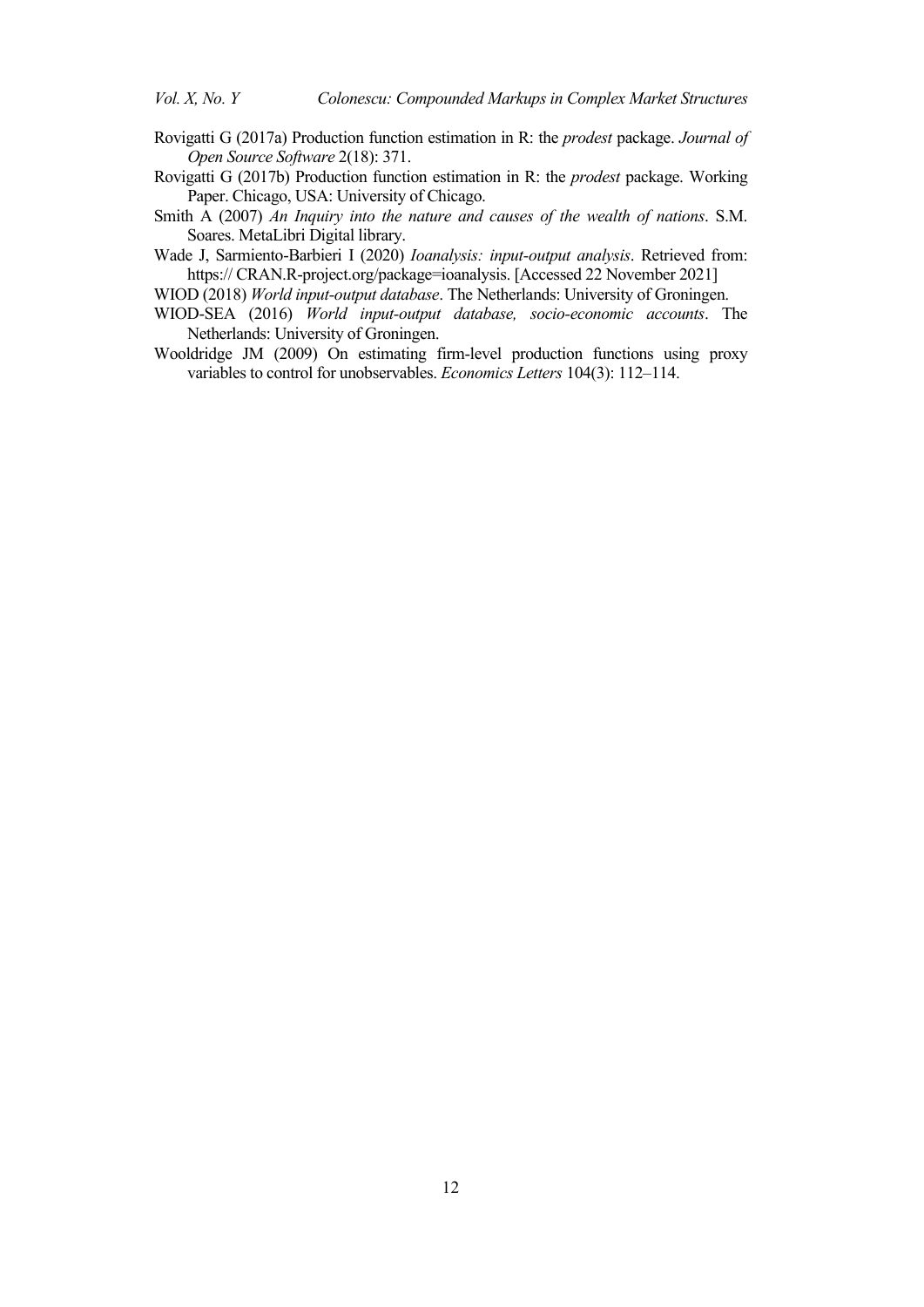#### **Appendix A**

Suppose there are  $N$  sectors producing intermediate goods, all selling their products to one of them, which is the producer of a final good. In general, companies in the final-good sector may buy from each other the final product to be used as just another input; to keep things simple, though, I will assume in what follows that this is not the case. Let us denote the pure cost in sector  $i$  by  $c_i$ , the price by  $p_i$ , the conventional markup by  $\mu_i$ , and the compounded markup by  $\mu'_i$ . Markup is defined in general by the ratio of price over pure cost, such that  $p_i =$  $c_i\mu_i$ . Without loss of generality, all the calculations can be thought of concerning one unit of the final product.

The main claim of this paper is that the compounded markup in a final product is greater than the conventional markup, where the compounded and conventional markups are defined as follows:

Conventional markup: 
$$
\mu_f = \frac{p_f}{c_f + \sum_{i=1}^{N-1} p_i} = \frac{p_f}{c_f + \sum_{i=1}^{N-1} c_i \mu_i}
$$
  
Compounded markup:  $\mu'_f = \frac{p_f}{c_f + \sum_{i=1}^{N-1} c_i}$ 

It is clear that the compounded markup is greater than the conventional one, since the (conventional) markups of the intermediate products,  $\mu_i$ , are all greater than 1.

#### **Appendix B**

As a further step towards a full model of complex market structures, consider the simple case of a purely vertical production chain, where sector  $i$  has a pure (natural) cost  $c_i$  and markup  $\mu_i$ , and sells an intermediate good to sector 2, which sells its product to sector 3, the producer of the final good. As opposed to pure costs, the conventional costs of production in each of the three sectors,  $C_i$ , are the following:

$$
C_1 = c_1
$$
  
\n
$$
C_2 = c_2 + C_1 \mu_1 = c_2 + c_1 \mu_1
$$
  
\n
$$
C_3 = c_3 + C_2 \mu_2 = c_3 + c_2 \mu_2 + c_1 \mu_1 \mu_2
$$

With  $p_3$  being the market price of the (final) product of sector 3, the conventional markup in the final sector is

$$
\mu_3 = \frac{p_3}{C_3} = \frac{p_3}{c_3 + c_2\mu_2 + c_1\mu_1\mu_2}
$$

On the other hand, the compounded markup in the final sector is